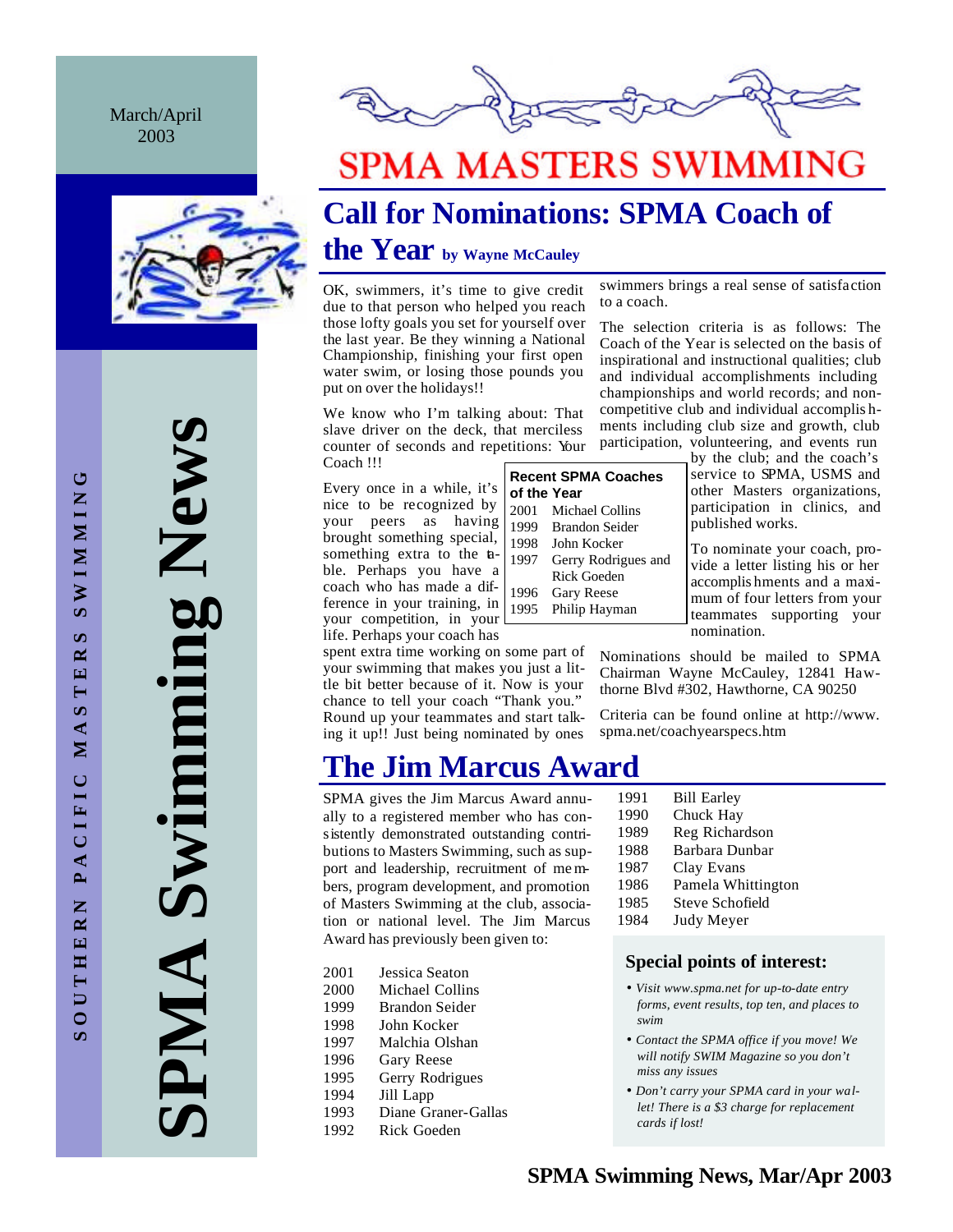## SWIM FOR LIFE!

**Get the most out of your water time by working out with other swimmers at organized coached practices. SPMA currently has over 50 registered clubs (listed below) offering swimming opportunities throughout Southern California and Southern Nevada.**

#### **SANTA BARBARA, VENTURA, KERN, SAN LUIS OBISPO**

BAKERSFIELD: Golden Wave Masters Evelina Steele (661) 663-9884<br>BAKERSFIELD SWIM CLUB Keith Moore (661) 637-1403; CAMARILLO: Pleasant Valley Swim Club<br>OJAI: Ojai Masters SANTA BARBARA MASTERS

#### **NORTH LOS ANGELES COUNTY**

## **SOUTH LOS ANGELES COUNTY**

LA MID WILSHIRE: Meridian Swim Club<br>LA WEST: UCLA Bruin Masters LONG BEACH Swim Club Tom Trapp<br>
LONG BEACH: Beach Swim Club Masters Beach Swim Club hotline (562) 597-9744 LONG BEACH: Beach Swim Club Masters RANCHO PALOS VERDES: Zenith Aquatics SANTA MONICA: SCAQ

#### **ORANGE COUNTY**

FOUNTAIN VALLEY: Typical Tropical Swim Cl. Robert Sands (714) 969-1056; cwoof@msn.com HUNTINGTON BEACH SWIM CLUB IRVINE NOVAQUATICS NEWPORT BEACH: Lifeguard Association Jim Turner jturner@city.newpor<br>NEWPORT BEACH: Pacific Coast Aquatics Mark Desmond (949) 733-0044 NEWPORT BEACH: Pacific Coast Aquatics<br>TUSTIN: SOCAL YORBA LINDA: East Lake Eagle Rays Bill Peery  $(714)$   $779-0657$ 

**SAN GABRIEL VALLEY, KERN, RIVERSIDE, SAN BERNARDINO**<br>CHINA LAKE AQUATICS MASTERS Anne Moorehead (760) 375-9390 CHINA LAKE AQUATICS MASTERS

#### **LAS VEGAS**

ARROYO GRANDE: South County Aq Waves Mark Bennett (805) 478-0202; marben009@yahoo.com<br>ATASCADERO: Kennedy Aquatics Mennifer Brown (805) 466-6775; jennicraig@tcsn.net ATASCADERO: Kennedy Aquatics Jennifer Brown (805) 466-6775; jennicraig@tcsn.net Keith Moore (661) 637-1403; www.bakersfieldswimclub.org<br>Bruce Brown (805) 383-6927 OJAI: Ojai Masters Malchia Olshan (805) 646-1091, gjaidar@aol.com PASO ROBLES: North County Aquatics Matt Brown (805) 239-3013, swimnca@aol.com; www.northcountyaquatics.com<br>SAN LUIS OBISPO: TRISLO Roadrunners Roger Warnes (805) 544-2385; coachwirislo@aol.com; www.trislo.com SAN LUIS OBISPO: TRISLO Roadrunners Roger Warnes (805) 544-2385; coachwtrislo@aol.com; www.trislo.com<br>SAN LUIS OBISPO MASTERS Lynne Anderson (805) 541-2585; iswimslo@yahoo.com; www.sloseaha SAN LUIS OBISPO MASTERS Lynne Anderson (805) 541-2585; iswimslo@yahoo.com; www.sloseahawks.org<br>SANTA BARBARA: UCSB Masters Brandi McDowell (805) 893-7616; brmcdowel@aol.com Brandi McDowell (805) 893-7616; brmcdowel@aol.com<br>William Robert (805) 966-9757 SANTA CLARITA (661) 284-1470 or 284-1741 (pool); Rob Harbo, rharbo@santa-clarita.com<br>SANTA MARIA SWIM CLUB Michael Ashmore (805) 349-8980, (805) 928-9655; santamariaswim@aol. SANTA MARIA SWIM CLUB<br>SANTA PAULA: Heritage Valley Masters Cindy Blatt (805) 524-5157; cmswm@aol.com<br>Cindy Blatt (805) 524-5157; cmswm@aol.com Cindy Blatt (805) 524-5157; cmswm@aol.com THOUSAND OAKS: Daland Masters Peter Daland (805) 523-3207, 495-5210; peter @dalandswim.com<br>
Peter Daland (805) 523-3207, 495-5210; peter @dalandswim.com<br>
Peter Daland (805) 523-3207, 495-5210; peter @dalandswim.com VENTURA AQUATIC CLUB Bob Anderson (805) 654-6400 ext.1345; banderson@vcccd.net<br>VENTURA COUNTY MASTERS Ken Grey (805) 650-0400; gobuena@aol.com Ken Grey (805) 650-0400; gobuena@aol.com

GRANADA HILLS: CSUN Masters Edward Lapporte (818) 667-6389, (818) 363-3858; elapport e@aol.com<br>
PASADENA: Caltech Masters Suzanne Dodd (626) 449-7536; sdodd@ipac.caltech.edu PASADENA: Caltech Masters Suzanne Dodd (626) 449-7536; sdodd@ipac.caltech.edu<br>PASADENA: Rose Bowl Masters Gary Anderson (626) 397-4993; www.rosebowlaquatics. PASADENA: Rose Bowl Masters<br>
PASADENA: Rose Bowl Masters Gary Anderson (626) 397-4993; www.rosebowlaquatics.com<br>
SANTA CLARITA MASTERS Rob Harbo (661) 290-2204; pool: (661) 284-1470 or (661) 28 SANTA CLARITA MASTERS Rob Harbo (661) 290-2204; pool: (661) 284-1470 or (661) 284-1471<br>WOODLAND HILLS: Southwest Aq Masters Fred Shaw (818) 347-1637; swamfred@aol.com; www.swam.us Fred Shaw (818) 347-1637; swamfred@aol.com; www.swam.us

CULVER CITY: SCAQ SCAQ Office (310) 390-5700; www.swim.net/scaq<br>EL SEGUNDO MASTERS Diane Graner-Gallas (310) 379-9109; diane.gallas @ EL SEGUNDO MASTERS Diane Graner-Gallas (310) 379-9109; diane.gallas@verizon.net<br>EL SEGUNDO: Play Hard Swim Hard Marcel Rinzler (310) 529-4468; swimrinz@hotmail.com EL SEGUNDO: Play Hard Swim Hard Marcel Rinzler (310) 529-4468; swimrinz@hotmail.com<br>HAWTHORNE: South Bay Swim Team Kathy Davids (310) 643-6523, www.southbayswimteam. HAWTHORNE: South Bay Swim Team Kathy Davids (310) 643-6523, www.southbayswimteam.org<br>HOLLYWOOD: Hollywood Wilshire YMCA Ricardo Espinoza (213) 639-7537; ricardoespinoza@ywcala. Ricardo Espinoza (213) 639-7537; ricardoespinoza@ywcala.org LA: City of Los Angeles Masters Ricardo Vera (323) 906-7953; rvera@rap.lacity.org<br>LA DOWNTOWN & WEST: SCAQ SCAQ Office (310) 390-5700; www.swim.net/scaq SCAQ Office (310) 390-5700; www.swim.net/scaq<br>Timothy Sharpe (323) 954-1100 LA WEST: UCLA Bruin Masters Gerry Rodrigues (310) 645-5937; www.idyll.org/~henryh/bruinmasters LONG BEACH: Shore Aquatics SCAO Office (310) 390-5700: www.swim.net/scaq SCAQ Office (310) 390-5700; www.swim.net/scaq LONG BEACH: Grunions Sergio Rodriguez (562) 252-0220, info@lbgrunions.com; www.lbgrunions.com<br>RANCHO PALOS VERDES: Zenith Aquatics DeAnne Preyer (310) 372-3762 SCAQ Office (310) 390-5700; www.swim.net/scaq SOUTHGATE MASTERS<br>
TORRANCE : LA Peninsula Swimmers Michael Hamm (310) 993-4977; swimdude41@aol.com TORRANCE : LA Peninsula Swimmers Michael Hamm (310) 993-4977; swimdude41 @aol.com<br>VENICE & WESTCHESTER: SCAQ SCAQ Office (310) 390-5700; www.swim.net/scaq VENICE & WESTCHESTER: SCAQ SCAQ Office (310) 390-5700; www.swim.net/scaq<br>WEST HOLLYWOOD AQUATICS Carl Anhalt (310) 288-6555 (team hotline); info@v Carl Anhalt (310) 288-6555 (team hotline); info@wh2o.org; www.wh2o.org

COAST MASTERS Lou Giberson (949) 837-3091; lgiberson4@aol.com; Maurine Kornfeld (213) 469-8518 Blair Roy (714) 894-6266, Rick Graves (714) 374-8705<br>Buddy Belshe (949) 362-4727 IRVINE NOVAQUATICS Mike Collins (949) 338-6682, Kim Hoesterey (714) 731-8067; www.novaquatics.com<br>IRVINE: UCI Masters Lucy Johnson (949) 824-5830, lucyi@uci.edu: www.masterswim.uci.edu IRVINE: UCI Masters Lucy Johnson (949) 824-5830, lucyj@uci.edu; www.masterswim.uci.edu<br>MISSION VIEJO MASTERS Mark Moore (949) 489-1847, (949) 233-6521, m.w.moore@cox.net; www MISSION VIEJO MASTERS Mark Moore (949) 489-1847, (949) 233-6521, m.w.moore@cox.net; www.mvn.org<br>NEWPORT BEACH MASTERS Ronald Clark (949) 673-5278; vimclark @hotmail.com Ronald Clark (949) 673-5278; vimclark @hotmail.com<br>Jim Turner jturner@city.newport-beach.ca.us TUSTIN: SOCAL Debra Cruze-Meyer (714) 285-9033; (714) 545-6452; decruzmyer@hotmail.com VILLA PARK: Orange Regional Comp. Aquatics Mark Tiemey (714) 639-7531; Susan Spiewak (714) 633-4702

INDIO: Top Fin Aquatics Veronica Duran (760) 564-5000; laquintamike@aol.com LANCASTER: Oasis Masters Tom Otto (661) 948-0057; ottolfixit@hotmail.com<br>LOMA LINDA/RIALTO: Inland Masters Mike Murphy (909) 382-6546; mdmswim@minds LOMA LINDA/RIALTO: Inland Masters Mike Murphy (909) 382-6546; mdmswim@mindspring.com<br>MURRIETA: TEAM Masters Debbie Mone (909) 461-6603; coachdebbie@nctimes.net MURRIETA: TEAM Masters Debbie Mone (909) 461-6603; coachdebbie@nctimes.net<br>RIVERSIDE: Corona Swim Team Todd Wines (909) 359-5251; tr4eternity@aol.com RIVERSIDE: Corona Swim Team Todd Wines (909) 359-5251; tr4eternity@aol.com<br>YUCAIPA: Masters of Yucaipa Don Harlan (909) 797-0824; ddharlan@eee.org Don Harlan (909) 797-0824; ddharlan@eee.org

HENDERSON Southern Nevada Masters Frank Lowery (702) 260-8181 Dan Geary (702) 214-4210; flowery719@earthlink.net<br>CITY OF LAS VEGAS MASTERS Keith Hughes (702) 592-7805; keith@h2ovelocity.com Keith Hughes (702) 592-7805; keith@h2ovelocity.com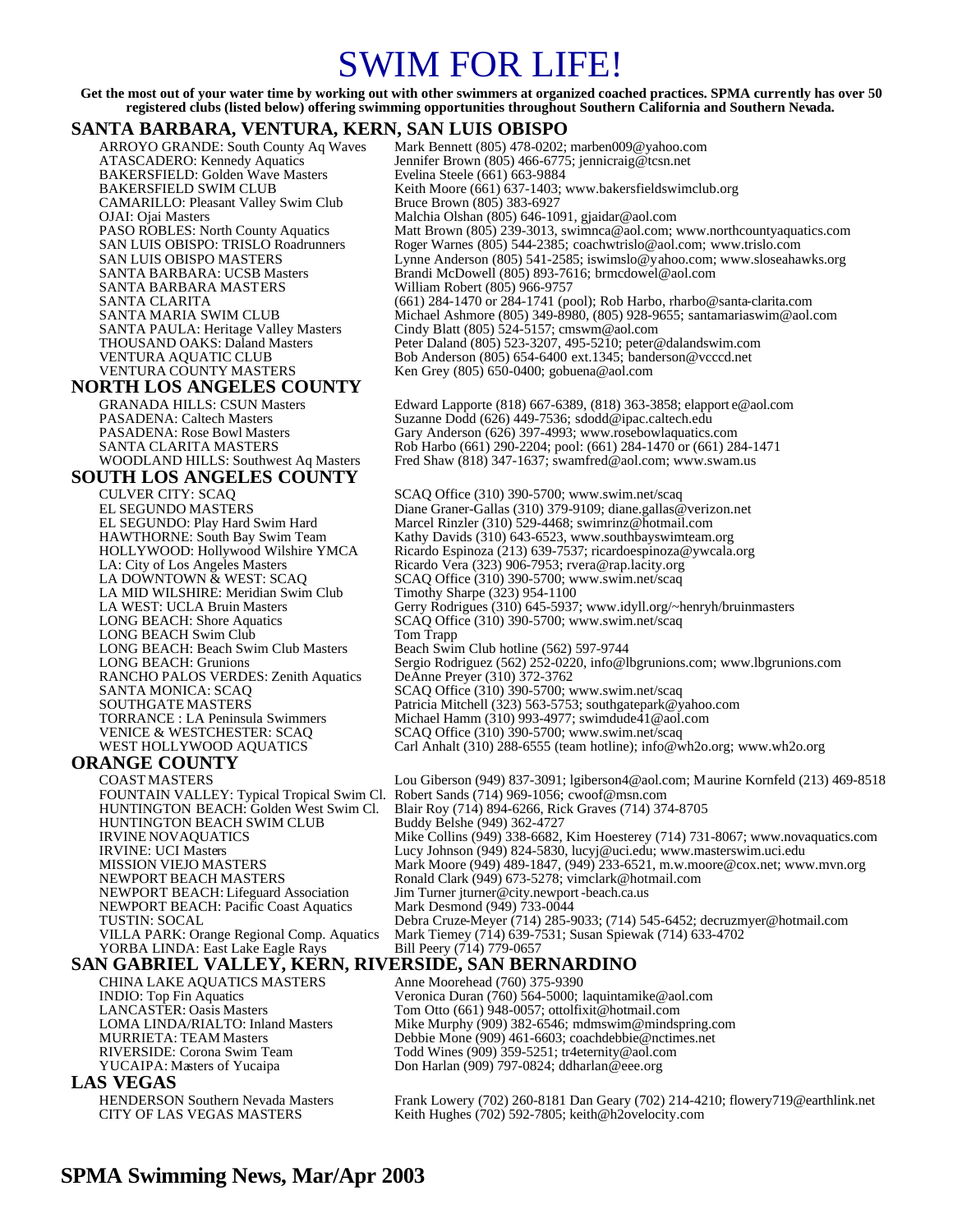# SPMA Competition Information and Instructions

**Rules:** Current USMS and SPMA rules will govern. All events are timed finals. Swimmers must check in with the Clerk of Course for deck seeded events that they wish to swim. After an event has been officially closed, swimmers may not check in. Age as of the last day of the meet determines age group for the meet. You must be 19 years of age to compete in short course yard meets.

**Eligibility:** Events are open to any **current** USMS registered swimmer or a foreign swimmer with a valid travel permit. SPMA swimmers are encouraged to submit their registration application with the submitted entry card, if NOT currently registered.

**Affiliation:** A swimmer's affiliation as stated on the consolidated entry card, if valid as of the first day of the meet, will apply throughout the meet, except that swimmers may unattach at any time.

**Submitted Times:** Please enter your best time, a reasonable estimate or a workout time. All times must be submitted on a SPMA consolidated entry card or a copy of a SPMA consolidated entry card (below). Do not mail in the meet entry form.

**Entry Confirmation:** To avoid any concern regarding receipt of entry card, enclose a self-addressed stamped envelope or postcard or mail card "Return Reply Request". No certified, registered or special delivery mail will be accepted. Receipt of entry will not be verified by phone.

**Strictly Forbidden**: Entering more than 5 individual events per day; using hand paddles in warm-up areas; diving in warm-ups unless in designated sprint lanes (entering the warm-up pool must be done with feet first with one hand in contact with the pool deck); smoking in any area where swimmers may be present.

*SPMA is looking for a volunteer to represent the interests of the Senior members on the Swimming Committee. Please contact the SPMA Chairman, Wayne McCauley, if interested.*

#### SOUTHERN PACIFIC MASTERS ASSOCIATION . CONSOLIDATED ENTRY CARD

|              | Name and the contract of the contract of the contract of the contract of the contract of the contract of the contract of the contract of the contract of the contract of the contract of the contract of the contract of the c |              |                                                                     |              | Male                                                                                                                                                                                                                           |               |                                      |              |                                          |
|--------------|--------------------------------------------------------------------------------------------------------------------------------------------------------------------------------------------------------------------------------|--------------|---------------------------------------------------------------------|--------------|--------------------------------------------------------------------------------------------------------------------------------------------------------------------------------------------------------------------------------|---------------|--------------------------------------|--------------|------------------------------------------|
|              | Birthdate / /                                                                                                                                                                                                                  |              | Age                                                                 |              | Club and the contract of the contract of the contract of the contract of the contract of the contract of the contract of the contract of the contract of the contract of the contract of the contract of the contract of the c |               | $Phone($ ) —                         |              |                                          |
| Event<br>No. | <b>FREESTYLE</b><br>(Submitted Time)                                                                                                                                                                                           | Event<br>No. | <b>BACKSTROKE</b><br>(Submitted Time)                               | Event<br>No. | <b>BREASTSTROKE</b><br>(Submitted Time)                                                                                                                                                                                        | Event<br>No.  | <b>BUTTERFLY</b><br>(Submitted Time) | Event<br>No. | <b>INDIV. MEDLEY</b><br>(Submitted Time) |
|              | 50                                                                                                                                                                                                                             |              | 50                                                                  |              | 50                                                                                                                                                                                                                             |               | 50                                   |              | 100                                      |
|              | 100                                                                                                                                                                                                                            |              | 100                                                                 |              | 100                                                                                                                                                                                                                            |               | 100                                  |              | 200                                      |
|              | 200                                                                                                                                                                                                                            |              | 200                                                                 |              | 200                                                                                                                                                                                                                            |               | 200                                  |              | 400                                      |
|              | 400/500                                                                                                                                                                                                                        |              |                                                                     |              | Meet the contract of the contract of the contract of the contract of the contract of the contract of the contract of the contract of the contract of the contract of the contract of the contract of the contract of the contr |               |                                      |              | FOR OFFICE USE ONLY                      |
|              | 800/1000                                                                                                                                                                                                                       |              | No. of events $\times$ \$ = \$<br>Amt Rec'd __________<br>Surcharge |              |                                                                                                                                                                                                                                |               |                                      |              |                                          |
|              | 1500/1650                                                                                                                                                                                                                      |              | Total                                                               |              |                                                                                                                                                                                                                                | $\sim$ $\sim$ |                                      |              |                                          |
|              | Include a copy of USMS card                                                                                                                                                                                                    |              |                                                                     |              | Signature on back is REQUIRED!                                                                                                                                                                                                 |               |                                      |              | Include a copy of USMS card              |

Late or incomplete entries (no fee, incomplete entry card, incomplete enty data) or entries postmarked after due date MAY

**BE REJECTED!** 

ALL MASTERS swimmers are required to send a photo-copy of their USMS card with their entry card. ALL Masters swimmers may be asked to show their USMS card if requested at the meet.

"I, the undersigned participant, intending to be legally bound, hereby certify that I am physically fit and have not been otherwise informed by a physician. I acknowledge that I am aware of all the risks inherent in Masters swimming (training and competition), including possible permanent disability or death, and agree to assume all of those risks. AS A CONDITION OF MY PARTICIPATION IN THE MASTERS SWIMMING PROGRAM OR ANY ACTIVITIES INCIDENT THERETO, I HEREBY WAIVE ANY AND ALL RIGHTS TO CLAIMS FOR LOSS OR DAMAGES, INCLUDING ALL CLAIMS FOR LOSS OR DAMAGES CAUSED BY THE NEGLIGENCE, ACTIVE OR PASSIVE, OF THE FOLLOWING: UNITED STATES MASTERS SWIMMING, INC., THE LOCAL MASTERS SWIMMING COMMITTEES, THE CLUBS, HOST FACILITIES, MEET SPONSORS, MEET COMMITTEES, OR ANY INDIVIDUALS OFFICIATING AT THE MEETS OR SUPERVISING SUCH ACTIVITIES.

In addition, I agree to abide by and be governed by the rules of USMS."

| <b>PLEASE SIGN:</b>                                                                                                                               | <b>DATE</b>                                                                                                    |  |
|---------------------------------------------------------------------------------------------------------------------------------------------------|----------------------------------------------------------------------------------------------------------------|--|
| Is this your first Masters Meet?<br>Yes                                                                                                           | Non-SPMA swimmers please include your address:                                                                 |  |
| No                                                                                                                                                | Street:                                                                                                        |  |
| Read the meet information sheet carefully. Make your<br>check payable as shown on the meet information sheet<br>and mail it to the address shown. | City, State, Zip: Electric State of State State State State State State State State State State State State St |  |
| 12/94                                                                                                                                             |                                                                                                                |  |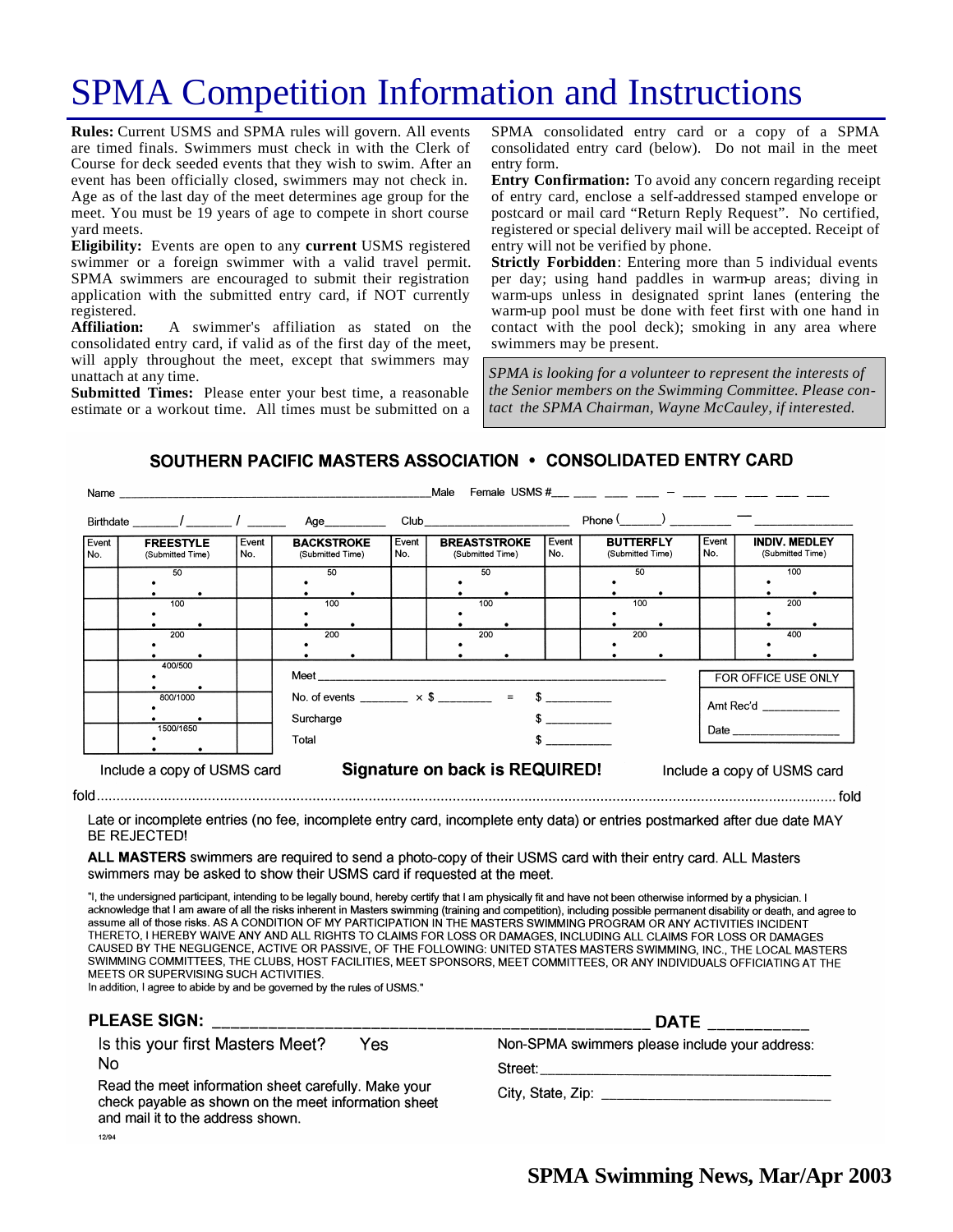### **Irvine Novaquatics SPMA/USMS Mentor Coach & Swimmer Clinic March 22 - 23, 2003**

**Location:** Los Caballeros Sports Village. 17272 Newhope St. Fountain Valley, CA 92708

**Event Details:** SPMA will be hosting a USMS Coach & Swimmer Clinic in Orange County. The goals of the clinic are two-fold. One, to help swimmers improve, and two, to get coaches together to share ideas and learn from each other. The clinic will include helpful details on stroke mechanics, starts, turns, and racing strategies for all events. Each swimmer will receive video analysis of their stroke, starts, and turns. This is a great tune-up for Nationals in Arizona.

**Coaching Staff:** The Mentor Coach will be Kerry O'Brien from the Walnut Creek Masters in Northern California. His program has consistently been one of the top teams in the country for over 15 years. Michael Collins from Novaquatic Masters and other coaches from SPMA will also be assisting.

#### **Timeline: Saturday**

| 8:00 a.m. - Coaches Orientation             |
|---------------------------------------------|
| 9:00 a.m. - Swimmers Clinic (Free & Back)   |
| $1:00$ p.m. - Lunch                         |
| 2:00 p.m. - Coaches Presentations           |
| 6:00 p.m. - Dinner & Social (Guest Speaker) |
| Sunday                                      |
| 8:00 a.m. - Coaches Orientation             |
| 9:00 a.m. - Swimmers Clinic (Fly & Breast)  |
|                                             |
| $1:00$ p.m. - Lunch                         |

**Hotels:** For a list of hotels contact the SPMA Office or visit the website at: http://www.spma.net/meetforms/ SPMACoachSwimmerClinicForm2003.htm

**Fees:** NOTE: The cost of the clinic includes lunch on both days.

| Non-USMS Members (includes membership): \$155 |  |
|-----------------------------------------------|--|
|                                               |  |
|                                               |  |
|                                               |  |
|                                               |  |

**Registration:** There is a limit of 50 swimmers for this clinic. Registrations must be received by Friday, March 14th. Fill out an SPMA Consolidated Entry Card, indicate on the top whether you are a coach or swimmer (no entry times are necessary!). Sign the form, and send with the clinic fee to: Novaquatics, 14252 Culver Dr. A811, Irvine, CA 92604. Online Registration available at:

http://www.active.com/event\_detail.cfm?event\_id=1027115

**Information**: For more information or questions, please contact Michael Collins at (949) 338-6682 email: mcollins@multisports.com

### **Mission Viejo Nadadores SCY Swim Meet Sunday, March 30th, 2003**

#### Sanction number: 333-004

**Directions:** Marguerite Recreation Center, 27341 Trabuco Circle, Mission Viejo. From the North or South, take 5 Fwy to the Alicia Pkwy exit in Mission Viejo. Go east to Trabuco Road. Turn right on Trabuco to Maguerite Pkwy. Go left on Maguerite to Casa Del Sol, turn right onto Casa Del Sol, turn into the driveway for pool parking. There will be no parking in the upper parking lot.

**Entries:** Postmarked Deadline: Monday, March 24, 2003. Age on March 30, 2003 determines age group for the meet. On deck registration permitted. **Deck entries will close at 8:45 AM for the 1650 and at the conclusion of the 1650 for all other events.**

**Seeding:** All events will be deck seeded slowest to fastest, by entered time, ages and sexes combined. Check-in is not required in order to be deck seeded, **EXCEPT** swimmers **MUST** check in to swim the **1650 yd. Freestyle and the 500 yd. Freestyle**.

**Relays:** All relays will be deck entered, on SPMA relay forms available at the meet. Relay fees are \$2.00 per relay due upon entry. For each relay swimmer who is not entered in individual events, a fee of \$5.00 and a signed liability release must be submitted with the relay entry.

**Awards:** Individual: SPMA ribbons for places 1 - 3. Relay: SPMA ribbons for first place. Special awards to the swimmer who swims closest to their entered time in each event.

**Entry Fees:** \$15.00 per swimmer flat fee. Deck entries allowed for total of \$20.00.

**Checks payable to**: **Mission Viejo Nadadores (MVN)**

Mail consolidated entry card and check to: **Mission Viejo Nadadores - Paul Divan, 20 Las Pisadas, Rancho Santa Margarita, CA 92688. Questions:** Meet Director, Mark Moore (949) 489-1847; m.w.moore@cox.net. Meet Processing, Paul Divan (949) 766-9068; pauldivaniii@cox.net

**Snack Bar**: Hot and cold drinks, snacks, and food will be available.

| Sunday March 30 <sup>th</sup> 2003 |  |  |  |
|------------------------------------|--|--|--|
|------------------------------------|--|--|--|

1650 Warm-up at 8:00 a.m.

|      | 1650 Starts at 9:00 a.m. |
|------|--------------------------|
| $1*$ | 1650 vd. Freestyle       |

|                           | <u>2000</u> jui 21 cest, 10                        |
|---------------------------|----------------------------------------------------|
|                           | Add'l. warm-up after 1650; event #2 starts at noon |
|                           | 2. 200 yd. Mixed medley relay                      |
|                           | 3. 200 yd. Freestyle                               |
|                           |                                                    |
|                           |                                                    |
| $(10 \text{ min. break})$ |                                                    |
|                           | 6. 200 yd. Ind. Medley                             |
|                           |                                                    |
|                           | 8. 100 yd. Freestyle                               |
|                           | 9. 200 yd. Mixed freestyle relay                   |
|                           | 10. 100 yd. Butterfly                              |
|                           |                                                    |
| $(10 \text{ min. break})$ |                                                    |
|                           | 12. 100 yd. Breaststroke                           |
|                           | _50 yd. Freestyle                                  |
| 14.                       | 100 yd. Ind. Medley                                |
|                           | 500 yd. Freestyle                                  |
|                           |                                                    |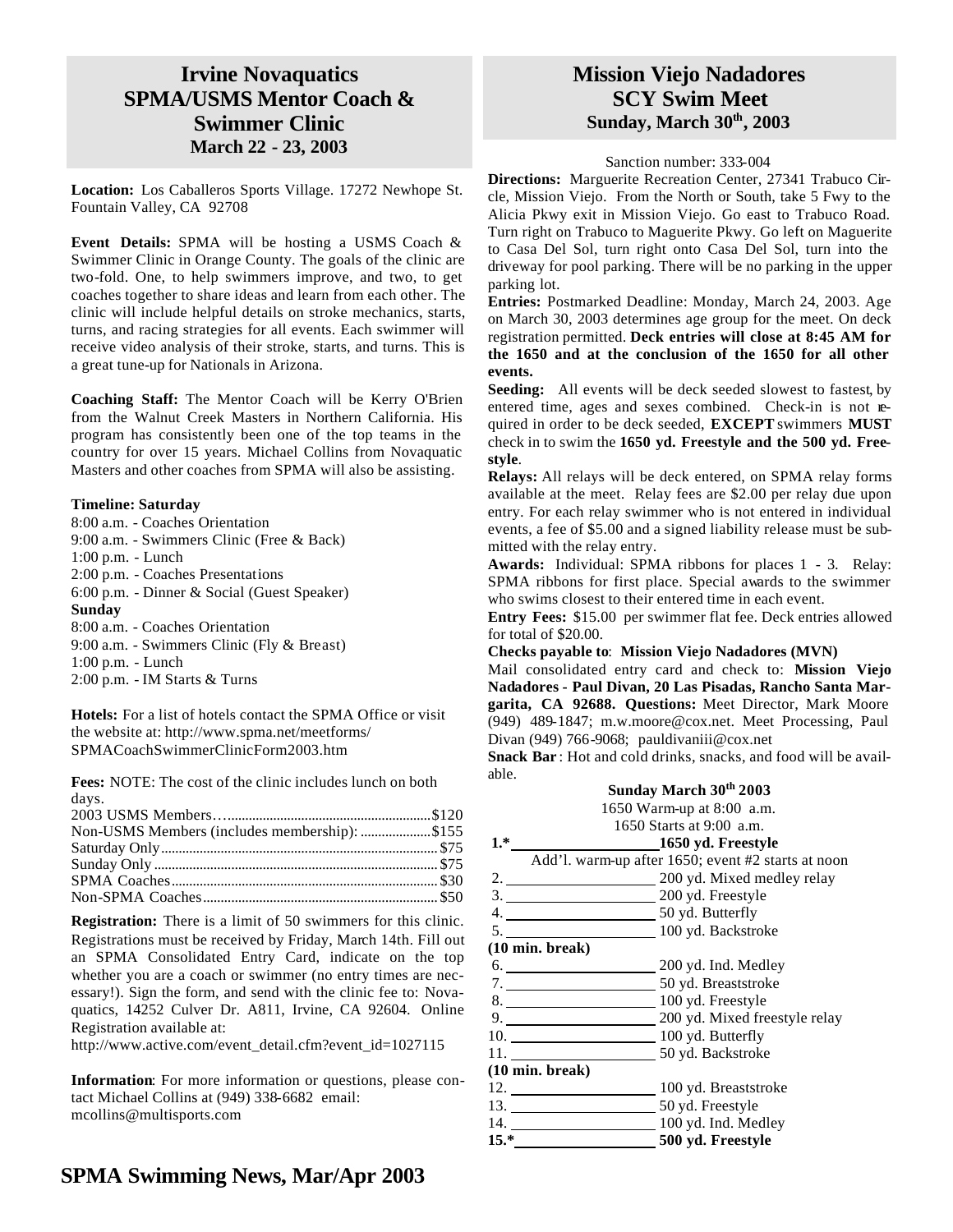### **East Lake Eagle Rays Short Course Yards Meet Saturday, April 5th, 2003**

#### Sanction #333-007

**Location:** Outdoors at East Lake Village RCII pool in Yorba Linda, CA, East Lake Village RCII pool is a 25 yd. outdoor rimflow design with 6 competition lanes and a 3 lane warm-up area.

**Directions:** East Lake RCII Pool, 5700 Village Center Dr., Yorba Linda, CA 92886. Take the 91 Fwy to Imperial Hwy offramp. Take Imperial Hwy north to La Palma Ave.  $(1<sup>st</sup> light)$ . Turn right to Fairmont Ave. (1<sup>st</sup> light). Turn left to Village Center Dr.  $(2<sup>nd</sup>$  light). Turn right and proceed past one stop sign to pool on right side of street.

Parking: Please park on Village Center Dr. and not in neighborhood next to pool. Parking is open on Village Center Dr on both sides of street except directly in front of pool marked by signs. Thank you!

**Rules:** Swimmers are limited to a total of 5 individual events at this meet. Age on April 5, 2003 determines age group for the meet.

**Seeding:** All events will be deck seeded slowest to fastest, by entered time, ages and sexes combined. Swimmers in the 1650 freestyle MUST check in to be seeded.

**Entry Fee:** \$18.00 per swimmer flat fee. Day of event deck entries allowed -- \$25.00 flat fee.

Entries: Entries must be postmarked by Monday, March 24<sup>th</sup>. Please enter your best short course yards time, or a reasonable estimate or a workout time. Submit times on a SPMA consolidated entry card. Make checks payable to: **East Lake Village**. Mail consolidated entry card and check to: Mike Pawlowski, 20436 Via Navarra, Yorba Linda, CA 92886

**Snack Bar**: A snack bar will be available on-site for water, Gatorade and energy snacks.

**Awards:** Individual **–** SPMA ribbons for places 1-3.

**Questions**: Meet Director, Mike Pawloski (714) 779-8430, BonusPak@earthlink.net; Meet Processing, Robert Mitchell (949) 707-5670, MitchellRobert@cox.net

|    | Saturday April 5 <sup>th</sup>                    |
|----|---------------------------------------------------|
|    | 1650 Warm-up at 8:00 a.m., starts at 9:00 a.m.    |
|    | 1650 yd. Freestyle                                |
|    | Add'l warm-up after 1650; event #2 starts at noon |
|    | 50 yd. Breaststroke                               |
| 3. | 100 yd. Individual Medley                         |
|    |                                                   |

| 4   | 50 yd. Backstroke         |
|-----|---------------------------|
| 5   | 100 yd. Freestyle         |
| б.  | 50 yd. Butterfly          |
| 7   | 400 yd. Individual Medley |
| 8.  | 100 yd. Backstroke        |
| 9   | 50 yd. Freestyle          |
| 10. | 100 yd. Breaststroke      |
|     | 100 yd. Butterfly         |

12. 200 yd. Freestyle

*Please read the general information on entering swim meets on the third page of this newsletter!*

### **University of California-Irvine SCY Regional Championships and Southwest Zone Championships April 11 - 13, 2003**

#### Sanction #333–006

**Directions:** UC Irvine's Anteater Aquatics Center, Irvine, CA Take I-405 or the southbound 73 Fwy to University Drive. From the 405, exit south on University to Mesa, turn left onto Mesa, turn right again to enter the Mesa Parking Structure. From the 73, turn north onto University, turn right onto Mesa, and turn right again to enter the Mesa Parking Structure. Exit the parking structure at the SW corner, and take the walkway between the Bren Center and the tennis courts. The pool will be on the left. Alternative parking is available in Lots 6 and 6a. Parking is \$5.00 per day. Some meters are available (15 minutes for 25¢). **Posted parking restrictions are enforced at all times.**

#### **Friday, April 11**

Warm-up 4:00 p.m., meet starts at 5:00 p.m.

#### 1. Mixed 1650 yd. Free \* **Saturday, April 12**

- Warm-up 8:00 a.m., meet starts at 9:00 a.m.<br>2. Women's 400 yd. IM 14. Women's 50 yd. Fre 2. Women's 400 yd. IM 14. Women's 50 yd. Free<br>
3. Men's 400 yd. IM 15. Men's 50 yd. Free
	-
- 15. Men's 50 yd. Free<br>16. Women's 100 yd. Fly 4. Women's  $200$  yd. Free
	-
- 5. Men's 200 yd. Free 17. Men's 100 yd. Fly<br>6. Women's 50 yd. Fly 18. Women's 200 yd.
- 6. Women's 50 yd. Fly 18. Women's 200 yd. Back
- -
- 8. Women's 100 yd. Back 20. Women's 100 yd. IM 9. Men's 100 yd. Back
- 10. Mixed 200 yd. Free Relay 22. Women's 200 yd. Med. Relay
- 11. Mixed 200 yd. Med. Relay 23. Men's 200 yd. Med. Relay
- 12. Women's 200 yd. Breast 24. Mixed 400 yd. Free Relay\*\*
- 13. Men's 200 yd. Breast

|  | Warm-up 8:00 a.m., meet starts at 9:00 a.m. |
|--|---------------------------------------------|
|--|---------------------------------------------|

- 25. Women's 500 yd. Free 35. Women's 50 yd. Back<br>26. Men's 500 yd. Free 36. Men's 50 yd. Back
- 26. Men's 500 yd. Free<br>27. Women's 50 yd. Breast
	- 37. Women's 100 yd. Breast

19. Men's 200 yd. Back

- 
- 28. Men's 50 yd. Breast 38. Men's 100 yd. Breast
- 29. Women's 100 yd. Free 39. Women's 200 yd. IM
	-
- 30. Men's 100 yd. Free 40. Men's 200 yd. IM
- 31. Women's 200 yd. Fly  $41.$  Mixed 400 yd. Med. Relay\*\*<br>32. Men's 200 yd. Fly  $42.$  Mixed 800 yd. Free Relay\*\* 42. Mixed 800 yd. Free Relay\*\*
- 
- 33. Women's 200 yd. Free Rel. 43. Mixed 1000 yd. Free\*
- 34. Men's 200 Y Free Relay

\*Limited to 80 swimmers, check-in required, men and women will be seeded together

\*\*Men's, Women's and Mixed seeded together

**Entries:** Flat fee of \$4035.00 if postmarked on or before Friday, March 28, 2003. Add \$10.00 late fee for all entries postmarked on or after Saturday, March 29, 2003. All entries must be RE-CEIVED by Friday, April 4, 2003. NO INDIVIDUAL DECK ENTRIES ARE ALLOWED. Swimmers who plan to swim only in relays may do so, for a \$10.00 fee. Swimmers are limited to entering and swimming a total of 8 individual events for the entire meet (no more than 5 per day), plus relays. All fees are nonrefundable. Receipt of entry will NOT be verified by phone. Send a SASE or stamped postcard for return receipt.

Mail entries, entry card, proof of registration, and fees (payable to UC Regents) to: Masters Swimming, UCI - Crawford Hall, Irvine, CA 92697-4500.

**Questions**: Meet Director, Lucy Johnson, lucyj@uci.edu

- 
- **Sunday, April 13**
-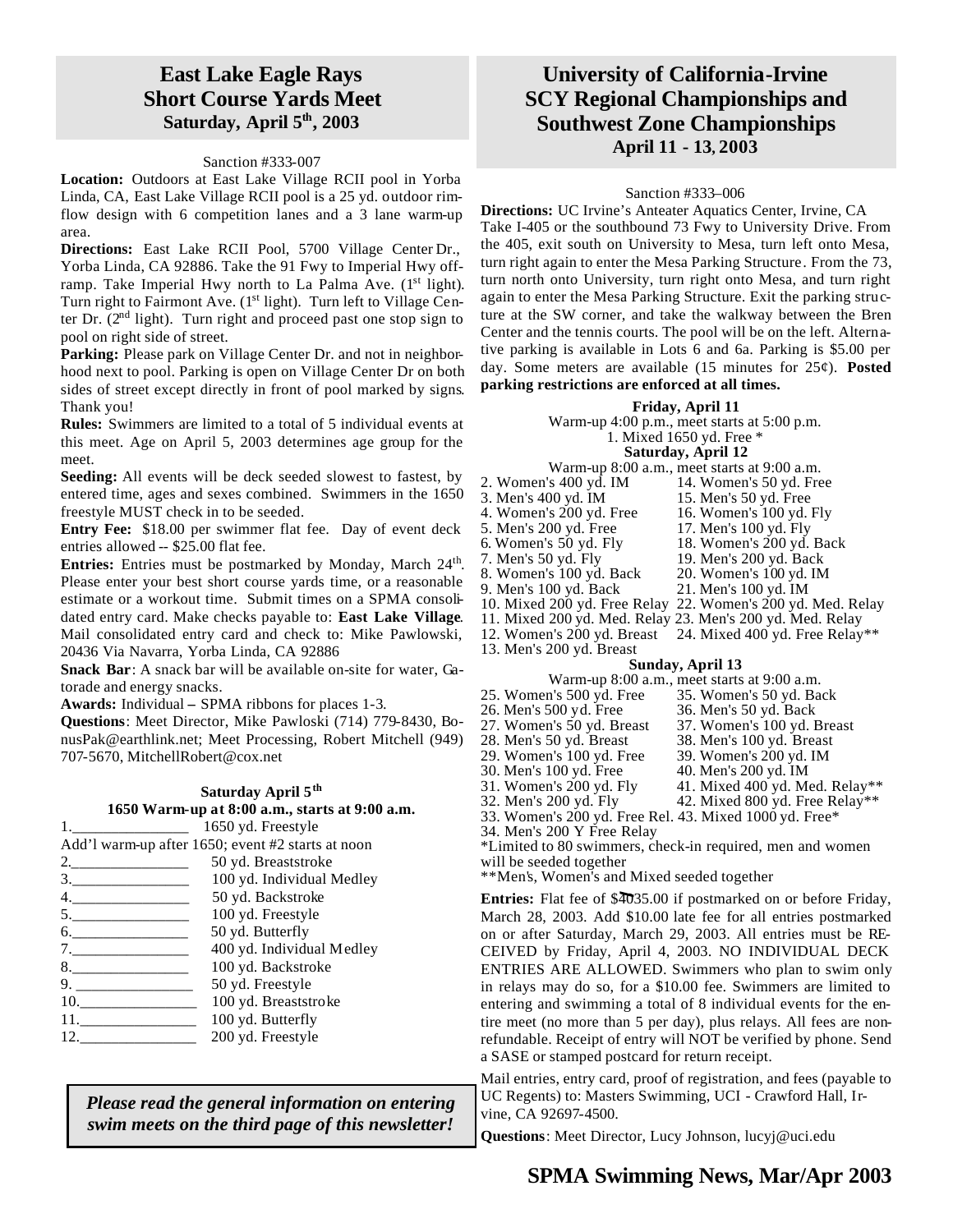### **UCLA Bruin Masters SCY Meet at Sunset Canyon Pool Saturday, April 26th, 2003**

#### Sanction #333-005

**Directions & Parking:** 405 Fwy to Sunset Blvd east. Take Sunset approximately 1 mile to Bellagio. Turn right into campus. Left at first stop sign, De Neve Drive. Right at first stop sign, Sunset Canyon. Pull around circle and purchase parking at cashier, then park in lot. FREE parking is available on Veteran Ave (100 yards west of Bellagio), a 5-7 minute walk to the pool.

**Rules:** Swimmers are limited to a total of five individual events at this meet. Age on April 26th determines age group for the meet. **Entrants may either mail their registration or enter on meet day. To ensure pre-registration, mailed entry forms should be postmarked by Monday, April 21st.**

**Seeding:** All events will be deck seeded slowest to fastest, by entered time, ages and sexes combined. The Meet Director reserves the right to require swimmers to swim 2 to a lane in the 500 freestyle.

**Relays:** Relay fee is \$2.00 per relay. #12 the 4 x 50 "T-shirt" relay is a no charge - fun event! Each member must swim with a T-shirt on. The shirt is exchanged from swimmer to swimmer. For each relay swimmer who is not entered in individual events, a fee of \$10.00 and a signed liability release must be submitted with the relay entry.

**Snack Bar:** Food will be available at the campus food court located in the heart of campus (10 minute walk). The pool area has vending machines.

**Awards:** Individual UCLA medals for places 1 through 3 except relays. Relays receive SPMA ribbons.

**Entry Fees: \$20** entry fee per swimmer. Relay only swimmers pay **\$10.** Make checks payable to: **UC Regents;** Mail consolidated entry card and check to: P. O. Box 204, El Toro, CA 92609-0204. To avoid any concern regarding receipt of entry card, enclose a self-addressed stamped envelope or postcard or mail card "Return Reply Requested." NO certified, registered or special delivery mail will be accepted. Receipt of entry will not be verified by phone.

**Questions:** Meet Director, Gerry Rodrigues, swimp ro@pacbell. net. Meet Information, (310) 645-5937; Meet Processing, Robert Mitchell, MitchellRobert@cox.net

| Saturday April 26th                                      |
|----------------------------------------------------------|
| Warm-up 8:00 a.m.                                        |
| Meet starts at $9:00$ a.m.                               |
| 500 yd. Freestyle                                        |
| The 500 will be limited to 80 entrants.                  |
| Add'l. wa rm-up after 500; event #2 starts at 10:30 a.m. |
| 200 yd. Free Relay                                       |
| 3. 200 yd. Ind. Medley                                   |
| $\equiv$ 100 yd. Butterfly<br>4. $\qquad \qquad$         |
| 5. 200 yd. Freestyle                                     |
| 6. 100 yd. Backstroke                                    |
| 50 yd. Freestyle<br>7. $\qquad \qquad$                   |
| 100 yd. Breaststroke                                     |
| $\equiv$ 100 yd. Freestyle<br>9.                         |
| $\equiv$ 50 yd. Butterfly<br>10.                         |
| $\equiv$ 100 yd. Ind. Medley                             |
| T-shirt Relay<br>12.                                     |
|                                                          |

### **SCAQ's Loyola Marymount University Swim Meet & Beginner's Clinic Sunday, May 4 th, 2003**

#### Sanction #333–012

*BEGINNER'S CLINIC: will be held concurrent with, but in a separate area from the swim meet. Coaches will instruct swimmers on competitive strategy and stroke technique and will assist at block for clinic event swims. A time will be set aside to practice race dives off the blocks with coaches assisting. Clinic events are designated for beginners only please. Any swimmer may participate in clinic but only registered 2003 USMS/SPMA swimmers may swim in numbered sanctioned swim events (see below).*

**Loyola Marymount University:** Outdoor 25 yd x 50 m. pool. FROM THE NORTH: Take 405 Fwy to Howard Hughes Pkwy exit. Go right off the ramp to Sepulveda Blvd. Turn left and go to 80th Street (approx. 1.5 miles). Turn right and continue to Loyola Blvd. Turn right and park in lot on the left. Pool is across Loyola Blvd. behind the Burns Recreation Center Building. FROM THE SOUTH: Take the La Tijera Blvd exit. Turn left onto La Tijera Blvd. Continue on La Tijera for approx. 1 mile to W. 83rd St. and turn right. Continue on W. 83rd St. approx. 1.5 miles and turn right onto Loyola Blvd. Follow directions above. See map: http://swim.net/scaq/pools/

**Rules:** Maximum of 5 individual events. 500 freestyle deck entries are due at 830 a.m., other deck events by 9:30. All events will be deck seeded slowest to fastest, by entered time, ages and sexes combined. At the discretion of the Meet Director, events may be modified or cancelled for the general benefit of the participating swimmers. SPMA ribbons 1st- 3rd in individual events.

**Entry Fees:** Pre-entries must be received by **Thursday**, **May 1 st** and are a flat fee of \$25. Deck entries are \$30. Make check payable to SCAQ and mail with consolidated entry card and a copy of your 2003 USMS registration card to SCAQ, P.O. Box 66425, Los Angeles, CA 90066

**Questions:** Call the SCAQ Office at (310) 390-5700.

- 1 500 yd. Freestyle **(Starts at 9:00 a.m.)**
- \* Clinic instruction begins **(Starts at 9:00 a.m.)**
- 2 200 yd. Medley Relay **(Starts 10:30 a.m.)**
- 3 200 yd. Individual Medley<br>4 50 yd. Freestyle
- 50 yd. Freestyle
- \* **Beginner 50 yd. Freestyle (Clinic event)**
- 
- 5  $100$  yd. Breaststroke<br>6 50 yd. Backstroke
- 6 50 yd. Backstroke
- 7 100 yd. Butterfly<br>8 100 yd. Freestyle 100 yd. Freestyle
- 
- \* **Beginner 50 yd. Breaststroke (Clinic event)**
- \* **Beginner 50 yd. Backstroke (Clinic event)** \* **Beginner 50 yd. Butterfly (Clinic event)**
- 200 yd. Backstroke
- 10 200 yd. Butterfly
- 
- 11 50 yd. Breaststroke<br>12 100 yd. Backstroke
- 12 100 yd. Backstroke<br>13 50 yd. Butterfly 50 yd. Butterfly
- \* **Beginner 100 yd. Freestyle (Clinic event)**
- $200$  yd. Freestyle
- 15 100 yd. Individual Medley
- 16 200 yd. Breaststroke
- 17 400 yd. Free Relay (Deck enter only)
- **\* Beginner's 200 yd. Free Relay (Clinic event)**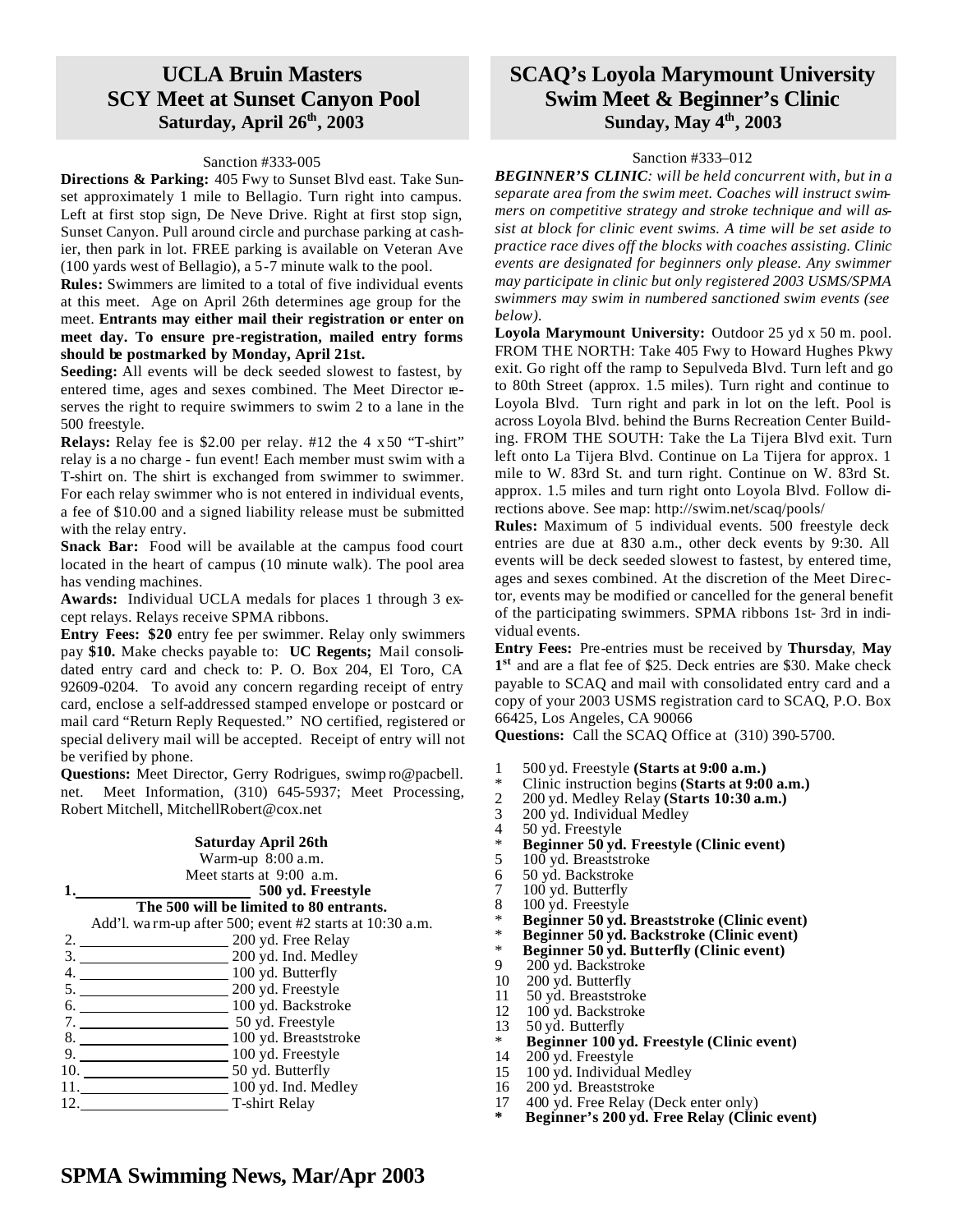# Why Bother with Recovery Drinks? By Jessica Seaton, D. C.

Post-exercise nutrition can improve the quality and the rate of recovery after a bout of serious exercise, such as a one hour swimming practice, a weight training session, or a longer run. Signs of poor recovery include fatigue, poor workouts, prolonged muscle soreness, lack of increased strength, and lack of increased muscle mass. Research has shown that nutrition ingested right after working out, and up to two hours later can drastically improve one's recovery time.

From a physiological perspective, muscle fibers are made of protein and increase in size if the protein is synthesized. Exercise increases the breakdown in muscle protein while decreasing protein synthesis. It also depletes glycogen, which is what the muscles use for energy. Glycogen consists of glucose molecules. Finally, insulin levels are frequently reduced after exercise. Insulin is a hormone that enables the muscle cell to absorb glucose, to build glycogen, and amino acids used to build mu scle protein, while decreasing the breakdown of muscle protein during the post-exercise period.

The goal of post-exercise nutrition is to replenish the glycogen stores and to encourage protein synthesis. Carbohydrates are the body's main source of glucose, the molecule used to build glycogen. By ingesting carbohydrates, you rapidly replenish your glycogen stores. This is important because consistently low glycogen stores lead to a breakdown of muscle protein and a loss of muscle mass. Carbohydrates increase the body's insulin concentration. Insulin is essential for glycogen and protein synthesis. Carbohydrates also promote the release of growth hormone, which promotes protein synthesis, which in turn leads to increased muscle mass. Finally, carbohydrates decrease cortisol concentration. Cortisol, also known as a "stress hormone," is released in response to both physical and psychological stress. During a workout, cortisol levels are increased, causing muscle protein to break down.

Several studies have shown that adding protein to a carbohydrate mix will significantly enhance the release of insulin compared to carbohydrate alone. The type of protein most quickly absorbed is whey hydrosylate. Adding amino acids to the pro-



The SPMA Annual meeting was held on November 21, 2002 at the Heather's. The committee feasted on the delicacies brought by the members and conducted important business that keeps SPMA running. *Photo by Bekah Wright, SCAQ*

tein increases their availability to be used as building blocks. The most important essential amino acid in a recovery drink is leucine, because it works synergistically with insulin to maximize protein synthesis.

The optimal post-recovery nutrition would be a drink consisting of carbohydrates and protein. The optimal form of carbohydrate for the recovery drink is glucose and glucose polymers (several glucose molecules), such as maltodextrin. The ideal protein is a protein hydrosylate, such as whey hydrosylate. The protein should also contain all of the essential amino acids, and in particular leucine.

The drink should contain twice as much carbohydrate as protein, calculated at a rate of 0.8 grams of carbohydrate and 0.4 grams of protein for every kilogram of your body's weight. For example, a 140 pound swimmer would calculate his or her carbohydrate and protein needs as follows:

140 lb. =  $63.5$  kg.

63.5 kg x  $0.8$  g/kg = 50 grams carbohydrate

63.5 kg x 0.4  $g/kg = 25$  grams protein

A 170 pound swimmer weighs 77 kilograms and would require 62 grams of carbohydrate and 31 grams of protein. A 120 pound swimmer is 54.4 kg and would require 43.5 grams of carbohydrate and 21.7 grams of protein.

Most athletes tolerate liquids better than food after a workout. Liquid also has the advantage of replenishing fluid lost during exercise, and is digested and absorbed more rapidly than solid food. Research has shown that if the recovery drink is consumed immediately after exercise, the rate of glycogen synthesis was three times higher than if it is consumed two hours later. Therefore, you should consume the drink as soon after exercising as possible.

There are several products on the market that will have this 2:1 ratio of carbohydrate to protein. However, you should read the labels carefully, since most products are only protein with no carbohydrate. Examples of products that work well as a recovery aid are Twinlab's Amino Fuel (the powder form) and Metabolol II™ (Champion Nutrition), both available at Pavilions in West Hollywood. I pre-measure the powder at home and put it in my water bottle. Before I shower I add water to the powder, shake it up, and have a few sips. Then I drink the rest while I'm dressing.

If it is impossible for you to find a drink or powder that meets these requirements, you could try mixing a protein powder into fruit juice. Protein alone is not nearly as effective as protein with carbohydrate. One cup of apple juice contains 31 grams of carbohydrate, a cup of cranberry cocktail 40 grams, and a cup of orange juice 27 grams. However, if the protein powder with fruit juice is not an option for you, simply having a glass or two of fruit juice right after workout would be much better for your recovery than nothing.

*Jessica Seaton, D.C., is a chiropractic orthopedist in private practice in West Los Angeles. She is the current chair of the USMS Sports Medicine Committee, and swims with West Hollywood Aquatics. She can be reached at (310) 470-0282 or at*